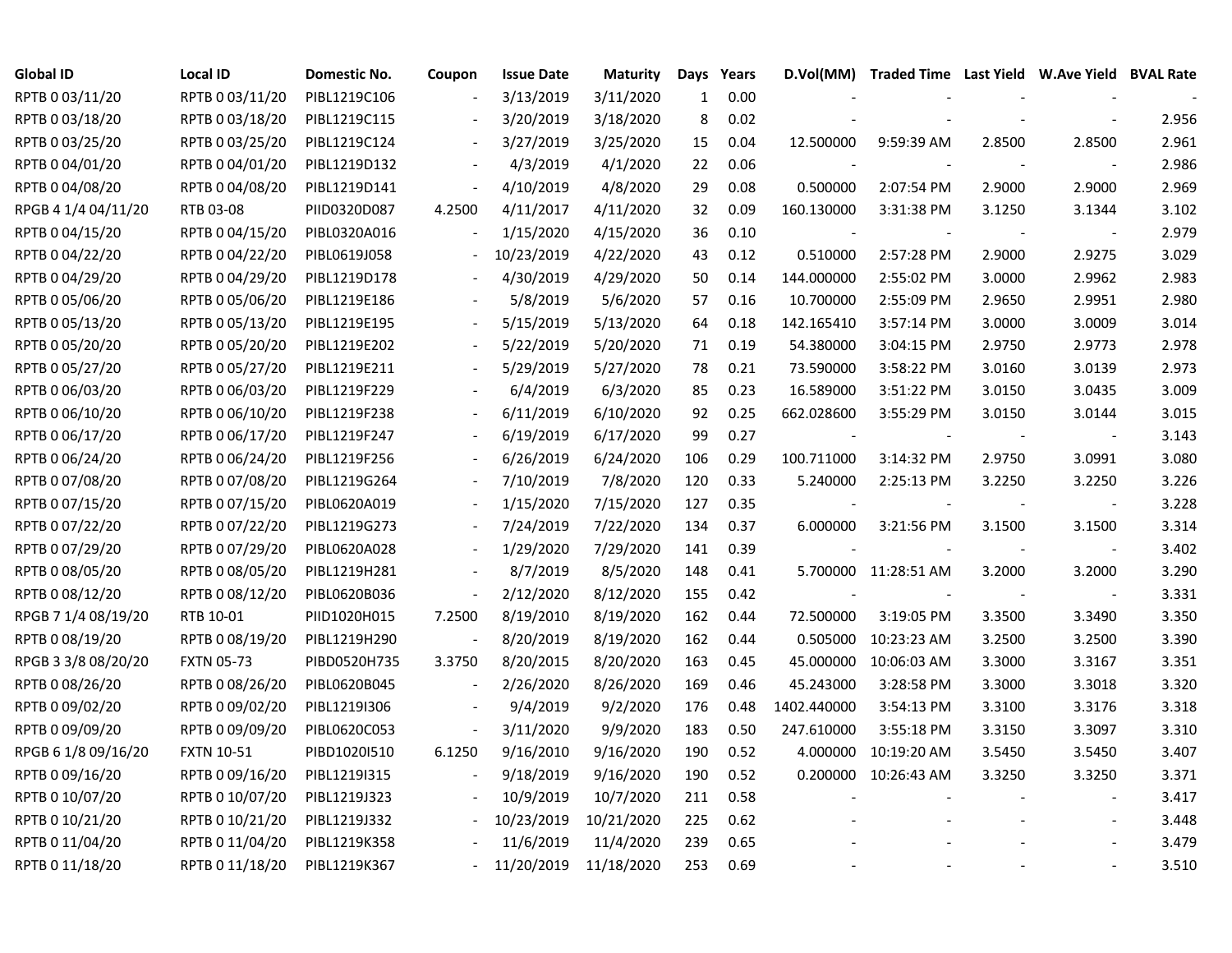| <b>Global ID</b>     | <b>Local ID</b>   | Domestic No. | Coupon                   | <b>Issue Date</b> | <b>Maturity</b>  | Days | Years | D.Vol(MM)   | Traded Time Last Yield W.Ave Yield BVAL Rate |        |                          |       |
|----------------------|-------------------|--------------|--------------------------|-------------------|------------------|------|-------|-------------|----------------------------------------------|--------|--------------------------|-------|
| RPTB 0 12/02/20      | RPTB 0 12/02/20   | PIBL1219L375 |                          | 12/4/2019         | 12/2/2020        | 267  | 0.73  |             |                                              |        |                          | 3.541 |
| RPGB 5 7/8 12/16/20  | <b>FXTN 10-52</b> | PIBD1020L525 | 5.8750                   | 12/16/2010        | 12/16/2020       | 281  | 0.77  |             | 19.959000 11:39:21 AM                        | 3.5250 | 3.6853                   | 3.564 |
| RPTB 0 01/06/21      | RPTB 0 01/06/21   | PIBL1220A017 |                          | 1/8/2020          | 1/6/2021         | 302  | 0.83  | 33.000000   | 2:58:26 PM                                   | 3.5500 | 3.5500                   | 3.607 |
| RPTB 0 01/13/21      | RPTB 0 01/13/21   | PIBL1220A026 |                          | 1/15/2020         | 1/13/2021        | 309  | 0.85  | 650.420000  | 2:32:53 PM                                   | 3.5700 | 3.5700                   | 3.587 |
| RPTB 0 01/20/21      | RPTB 0 01/20/21   | PIBL1220A035 | $\overline{\phantom{a}}$ | 1/22/2020         | 1/20/2021        | 316  | 0.87  |             |                                              |        |                          | 3.862 |
| RPGB 4 1/4 01/25/21  | <b>FXTN 03-23</b> | PIBD0321A236 | 4.2500                   | 1/25/2018         | 1/25/2021        | 321  | 0.88  | 215.000000  | 2:29:48 PM                                   | 3.5500 | 3.6027                   | 3.618 |
| RPTB 0 01/27/21      | RPTB 0 01/27/21   | PIBL1220A044 | $\overline{\phantom{a}}$ | 1/29/2020         | 1/27/2021        | 323  | 0.88  | 3.085000    | 2:58:23 PM                                   | 3.5500 | 3.5257                   | 3.632 |
| RPTB 0 02/03/21      | RPTB 0 02/03/21   | PIBL1220B052 |                          | 2/5/2020          | 2/3/2021         | 330  | 0.90  |             |                                              |        |                          | 3.825 |
| RPTB 0 02/10/21      | RPTB 0 02/10/21   | PIBL1220B061 | $\blacksquare$           | 2/12/2020         | 2/10/2021        | 337  | 0.92  |             |                                              |        | $\overline{\phantom{a}}$ | 3.713 |
| RPTB 0 02/17/21      | RPTB 0 02/17/21   | PIBL1220B070 | $\overline{\phantom{a}}$ | 2/19/2020         | 2/17/2021        | 344  | 0.94  | 9.000000    | 3:44:54 PM                                   | 3.5300 | 3.5346                   | 3.689 |
| RPTB 0 02/24/21      | RPTB 0 02/24/21   | PIBL1220B089 | $\overline{\phantom{a}}$ | 2/26/2020         | 2/24/2021        | 351  | 0.96  | 100.500000  | 10:46:45 AM                                  | 3.5500 | 3.5973                   | 3.654 |
| RPGB 7 3/8 03/03/21  | RTB 10-02         | PIID1021C027 | 7.3750                   | 3/3/2011          | 3/3/2021         | 358  | 0.98  | 20.721000   | 3:51:45 PM                                   | 3.5100 | 3.6070                   | 3.516 |
| RPTB 0 03/03/21      | RPTB 0 03/03/21   | PIBL1220C097 | $\overline{\phantom{a}}$ | 3/4/2020          | 3/3/2021         | 358  | 0.98  | 31.424000   | 3:26:38 PM                                   | 3.5750 | 3.5750                   | 3.618 |
| RPTB 0 03/10/21      | RPTB 0 03/10/21   | PIBL1220C104 | $\overline{\phantom{a}}$ | 3/11/2020         | 3/10/2021        | 365  | 1.00  | 1254.614000 | 3:34:09 PM                                   | 3.5500 | 3.5640                   | 3.588 |
| RPGB 3 1/2 03/20/21  | <b>FXTN 07-57</b> | PIBD0721C574 | 3.5000                   | 3/20/2014         | 3/20/2021        | 375  | 1.03  | 2.000000    | 3:06:24 PM                                   | 3.6500 | 3.6500                   | 3.600 |
| RPGB 6 1/2 04/28/21  | <b>FXTN 10-53</b> | PIBD1021D531 | 6.5000                   | 4/28/2011         | 4/28/2021        | 414  | 1.13  |             |                                              |        |                          | 3.545 |
| RPGB 4 7/8 06/13/21  | RTB 03-09         | PIID0321F092 | 4.8750                   | 6/13/2018         | 6/13/2021        | 460  | 1.26  | 91.758000   | 2:44:52 PM                                   | 3.6200 | 3.6133                   | 3.633 |
| RPGB 5 3/4 10/20/21  | RTB 10-03         | PIID1021J039 | 5.7500                   | 10/20/2011        | 10/20/2021       | 589  | 1.61  | 6.900000    | 10:42:20 AM                                  | 3.6750 | 3.6750                   | 3.606 |
| RPGB 5 3/4 11/24/21  | <b>FXTN 10-55</b> | PIBD1021K551 | 5.7500                   | 11/24/2011        | 11/24/2021       | 624  | 1.71  | 25.094915   | 3:19:20 PM                                   | 3.7250 | 3.7184                   | 3.620 |
| RPGB 6 3/8 01/19/22  | <b>FXTN 10-54</b> | PIBD1022G545 | 6.3750                   | 7/19/2011         | 1/19/2022        | 680  | 1.86  | 62.556000   | 3:02:04 PM                                   | 3.7000 | 3.6880                   | 3.736 |
| RPGB 4 01/26/22      | <b>FXTN 05-74</b> | PIBD0522A747 | 4.0000                   | 1/26/2017         | 1/26/2022        | 687  | 1.88  | 86.500000   | 3:23:51 PM                                   | 3.7000 | 3.6766                   | 3.656 |
| RPGB 15 03/14/22     | <b>FXTN 20-02</b> | PIBD2022C021 | 15.0000                  | 3/14/2002         | 3/14/2022        | 734  | 2.01  | 2.000000    | 9:28:20 AM                                   | 3.7700 | 3.7700                   | 3.666 |
| RPGB 4 3/4 07/04/22  | <b>FXTN 03-24</b> | PIBD0322G247 | 4.7500                   | 7/4/2019          | 7/4/2022         | 846  | 2.32  | 21.250000   | 2:18:17 PM                                   | 3.7000 | 3.7235                   | 3.603 |
| RPGB 4 7/8 08/02/22  | <b>FXTN 10-56</b> | PIBD1022H562 | 4.8750                   | 8/2/2012          | 8/2/2022         | 875  | 2.40  |             |                                              |        |                          | 3.704 |
| RPGB 4 3/4 09/13/22  | <b>FXTN 10-57</b> | PIBD1022I570 | 4.7500                   | 9/13/2012         | 9/13/2022        | 917  | 2.51  |             |                                              |        | $\overline{\phantom{a}}$ | 3.751 |
| RPGB 12 3/4 10/17/22 | <b>FXTN 20-03</b> | PIBD2022J033 | 12.7500                  | 10/17/2002        | 10/17/2022       | 951  | 2.60  |             |                                              |        |                          | 3.730 |
| RPGB 4 5/8 12/04/22  | RTB 05-11         | PIID0522L114 | 4.6250                   | 12/4/2017         | 12/4/2022        | 999  | 2.74  | 2918.700000 | 3:51:34 PM                                   | 3.7750 | 3.7369                   | 3.738 |
| RPGB 4 12/06/22      | <b>FXTN 10-58</b> | PIBD1022L585 | 4.0000                   | 12/6/2012         | 12/6/2022 1,001  |      | 2.74  |             |                                              |        |                          | 3.744 |
| RPGB 4 3/8 02/11/23  | RTB 03-10         | PIID0323B101 | 4.3750                   | 2/11/2020         | 2/11/2023 1,068  |      | 2.92  | 1905.371000 | 3:56:20 PM                                   | 3.7800 | 3.7512                   | 3.759 |
| RPGB 13 02/20/23     | <b>FXTN 20-04</b> | PIBD2023B048 | 13.0000                  | 2/20/2003         | 2/20/2023 1,077  |      | 2.95  |             |                                              |        |                          | 3.767 |
| RPGB 5 1/2 03/08/23  | <b>FXTN 05-75</b> | PIBD0523C752 | 5.5000                   | 3/8/2018          | 3/8/2023 1,093   |      | 2.99  | 30.000000   | 3:55:17 PM                                   | 3.7950 | 3.7950                   | 3.863 |
| RPGB 3 1/2 04/21/23  | <b>FXTN 07-58</b> | PIBD0723D588 | 3.5000                   | 4/21/2016         | 4/21/2023 1,137  |      | 3.11  | 10.000000   | 2:45:37 PM                                   | 3.8500 | 3.8500                   | 3.904 |
| RPGB 11 7/8 05/29/23 | <b>FXTN 20-05</b> | PIBD2023E054 | 11.8750                  | 5/29/2003         | 5/29/2023 1,175  |      | 3.22  |             |                                              |        |                          | 3.788 |
| RPGB 3 1/4 08/15/23  | RTB 10-04         | PIID1023H046 | 3.2500                   | 8/15/2013         | 8/15/2023 1,253  |      | 3.43  | 129.000000  | 3:37:29 PM                                   | 3.8600 | 3.9453                   | 3.963 |
| RPGB 11 3/8 10/23/23 | <b>FXTN 20-06</b> | PIBD2023J068 | 11.3750                  | 10/23/2003        | 10/23/2023 1,322 |      | 3.62  | $\sim$      | $\overline{\phantom{a}}$                     |        |                          | 3.816 |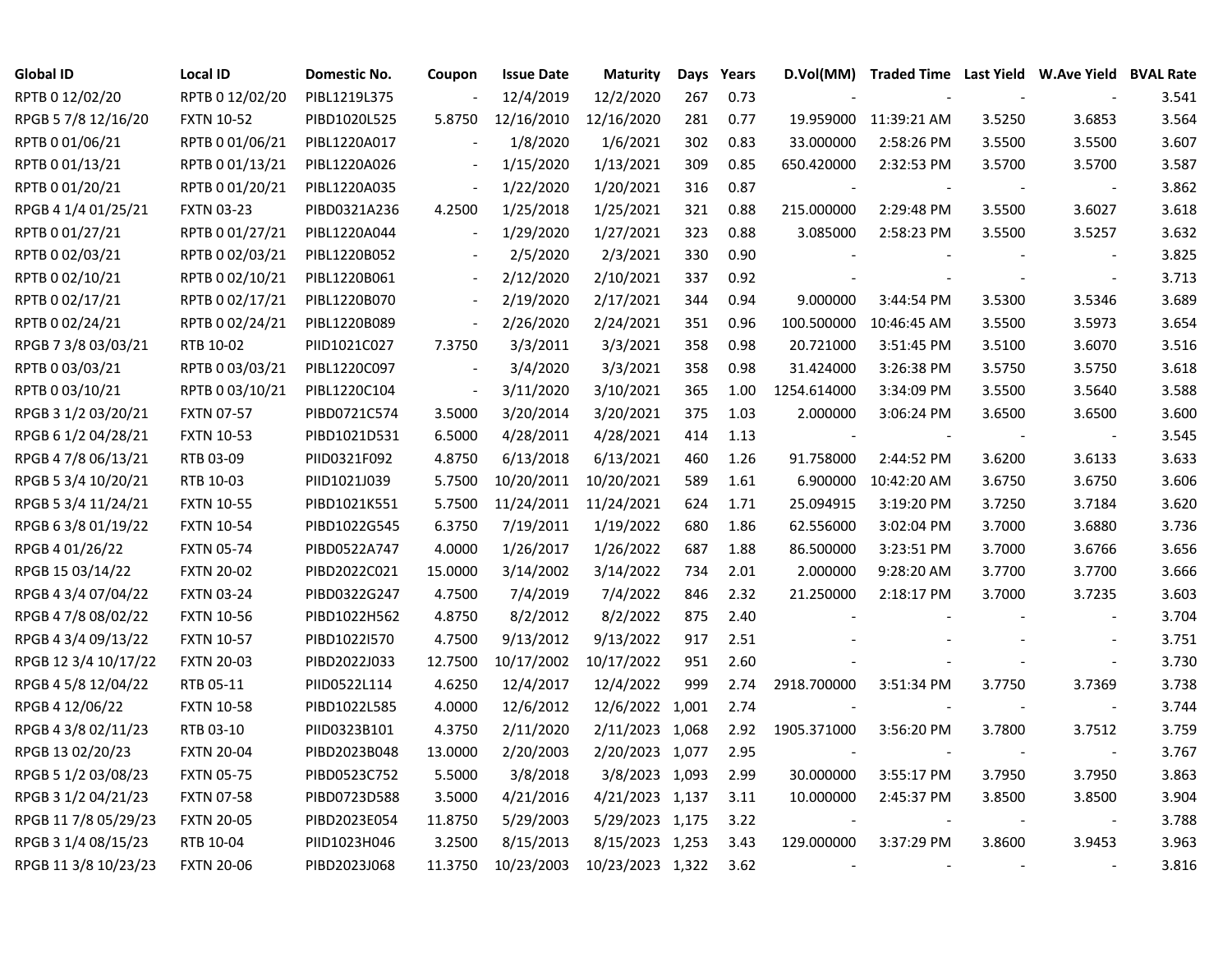| <b>Global ID</b>     | <b>Local ID</b>   | <b>Domestic No.</b> | Coupon  | <b>Issue Date</b> | <b>Maturity</b>        | Days | Years | D.Vol(MM)   |                      |        | Traded Time Last Yield W.Ave Yield BVAL Rate |       |
|----------------------|-------------------|---------------------|---------|-------------------|------------------------|------|-------|-------------|----------------------|--------|----------------------------------------------|-------|
| RPGB 6 1/4 03/12/24  | RTB 05-12         | PIID0524C129        | 6.2500  | 3/12/2019         | 3/12/2024 1,463        |      | 4.01  | 4276.300000 | 3:59:06 PM           | 3.8115 | 3.7864                                       | 3.812 |
| RPGB 4 1/2 04/20/24  | <b>FXTN 07-59</b> | PIBD0724D595        | 4.5000  | 4/20/2017         | 4/20/2024 1,502        |      | 4.11  |             | 6.310000 10:31:40 AM | 3.8750 | 3.8750                                       | 3.929 |
| RPGB 12 3/8 06/03/24 | <b>FXTN 20-07</b> | PIBD2024F075        | 12.3750 | 6/3/2004          | 6/3/2024 1,546         |      | 4.23  |             |                      |        |                                              | 3.855 |
| RPGB 12 7/8 08/05/24 | <b>FXTN 20-08</b> | PIBD2024H086        | 12.8750 | 8/5/2004          | 8/5/2024 1,609         |      | 4.41  |             |                      |        | $\overline{\phantom{a}}$                     | 3.863 |
| RPGB 4 1/8 08/20/24  | <b>FXTN 10-59</b> | PIBD1024H595        | 4.1250  | 8/20/2014         | 8/20/2024 1,624        |      | 4.45  | 19.090608   | 3:34:39 PM           | 4.0000 | 3.9796                                       | 4.025 |
| RPGB 4 1/4 10/17/24  | <b>FXTN 05-76</b> | PIBD0524J762        | 4.2500  | 10/17/2019        | 10/17/2024 1,682       |      | 4.61  | 2750.000000 | 3:44:43 PM           | 3.8250 | 3.8112                                       | 3.820 |
| RPGB 13 3/4 11/11/24 | <b>FXTN 20-09</b> | PIBD2024K091        | 13.7500 | 11/11/2004        | 11/11/2024 1,707       |      | 4.67  |             |                      |        |                                              | 3.877 |
| RPGB 5 3/4 04/12/25  | <b>FXTN 07-61</b> | PIBD0725D618        | 5.7500  | 4/12/2018         | 4/12/2025 1,859        |      | 5.09  | 318.000000  | 3:57:05 PM           | 3.8475 | 3.8200                                       | 3.794 |
| RPGB 12 1/8 04/14/25 | <b>FXTN 20-10</b> | PIBD2025D103        | 12.1250 | 4/14/2005         | 4/14/2025 1,861        |      | 5.10  |             |                      |        | $\overline{\phantom{a}}$                     | 3.897 |
| RPGB 3 5/8 09/09/25  | <b>FXTN 10-60</b> | PIBD1025I608        | 3.6250  | 9/9/2015          | 9/9/2025 2,009         |      | 5.50  |             |                      |        | $\blacksquare$                               | 4.001 |
| RPGB 12 1/8 10/20/25 | <b>FXTN 20-11</b> | PIBD2025J116        | 12.1250 | 10/20/2005        | 10/20/2025 2,050       |      | 5.61  |             |                      |        | $\overline{\phantom{a}}$                     | 3.920 |
| RPGB 18 1/4 11/29/25 | <b>FXTN 25-01</b> | PIBD2525K015        | 18.2500 | 11/29/2000        | 11/29/2025 2,090       |      | 5.72  |             |                      |        | $\overline{\phantom{a}}$                     | 3.925 |
| RPGB 10 1/4 01/19/26 | <b>FXTN 20-12</b> | PIBD2026A122        | 10.2500 | 1/19/2006         | 1/19/2026 2,141        |      | 5.86  |             |                      |        | $\overline{\phantom{a}}$                     | 3.931 |
| RPGB 6 1/4 02/14/26  | <b>FXTN 07-62</b> | PIBD0726B627        | 6.2500  | 2/14/2019         | 2/14/2026 2,167        |      | 5.93  | 7387.020000 | 3:57:50 PM           | 3.9400 | 3.9043                                       | 3.916 |
| RPGB 3 1/2 09/20/26  | RTB 10-05         | PIID1026I057        | 3.5000  | 9/20/2016         | 9/20/2026 2,385        |      | 6.53  | 16.800000   | 3:00:42 PM           | 3.8800 | 3.9486                                       | 3.969 |
| RPGB 6 1/4 10/20/26  | RTB 15-01         | PIID1526J019        | 6.2500  | 10/20/2011        | 10/20/2026 2,415       |      | 6.61  |             |                      |        |                                              | 4.057 |
| RPGB 8 12/07/26      | <b>FXTN 20-13</b> | PIBD2026L139        | 8.0000  | 12/7/2006         | 12/7/2026 2,463        |      | 6.74  |             |                      |        |                                              | 3.973 |
| RPGB 5 3/8 03/01/27  | RTB 15-02         | PIID1527C023        | 5.3750  | 3/1/2012          | 3/1/2027 2,547         |      | 6.97  |             |                      |        |                                              | 4.049 |
| RPGB 4 3/4 05/04/27  | <b>FXTN 10-61</b> | PIBD1027E617        | 4.7500  | 5/4/2017          | 5/4/2027 2,611         |      | 7.15  |             |                      |        | $\blacksquare$                               | 4.177 |
| RPGB 8 5/8 09/06/27  | <b>FXTN 20-14</b> | PIBD2027I140        | 8.6250  | 9/6/2007          | 9/6/2027 2,736         |      | 7.49  |             |                      |        |                                              | 4.298 |
| RPGB 6 1/4 03/22/28  | <b>FXTN 10-63</b> | PIBD1028C635        | 6.2500  | 3/22/2018         | 3/22/2028 2,934        |      | 8.03  | 776.600000  | 3:01:54 PM           | 4.0600 | 4.0587                                       | 4.059 |
| RPGB 9 1/2 12/04/28  | <b>FXTN 20-15</b> | PIBD2028L151        | 9.5000  | 12/4/2008         | 12/4/2028 3,191        |      | 8.74  |             |                      |        | $\overline{\phantom{a}}$                     | 4.090 |
| RPGB 6 7/8 01/10/29  | <b>FXTN 10-64</b> | PIBD1029A644        | 6.8750  | 1/10/2019         | 1/10/2029 3,228        |      | 8.84  | 6761.794400 | 3:44:37 PM           | 4.0500 | 4.0169                                       | 4.051 |
| RPGB 8 3/4 05/27/30  | <b>FXTN 20-16</b> | PIBD2030E166        | 8.7500  | 5/27/2010         | 5/27/2030 3,730 10.21  |      |       |             |                      |        | $\blacksquare$                               | 4.340 |
| RPGB 12 1/2 07/28/30 | <b>FXTN 25-02</b> | PIBD2530G029        | 12.5000 | 7/28/2005         | 7/28/2030 3,792 10.38  |      |       |             |                      |        |                                              | 4.168 |
| RPGB 11 1/4 01/26/31 | <b>FXTN 25-03</b> | PIBD2531A032        | 11.2500 | 1/26/2006         | 1/26/2031 3,974 10.88  |      |       |             |                      |        | $\overline{\phantom{a}}$                     | 4.185 |
| RPGB 8 07/19/31      | <b>FXTN 20-17</b> | PIBD2031G171        | 8.0000  | 7/19/2011         | 7/19/2031 4,148 11.36  |      |       | 1541.135000 | 3:40:32 PM           | 4.1250 | 4.0911                                       | 4.125 |
| RPGB 9 3/8 10/05/31  | <b>FXTN 25-04</b> | PIBD2531J042        | 9.3750  | 10/5/2006         | 10/5/2031 4,226 11.57  |      |       |             |                      |        |                                              | 4.215 |
| RPGB 5 7/8 02/02/32  | <b>FXTN 20-18</b> | PIBD2032B183        | 5.8750  | 2/2/2012          | 2/2/2032 4,346 11.90   |      |       |             |                      |        | $\blacksquare$                               | 4.230 |
| RPGB 5 7/8 03/01/32  | RTB 20-01         | PIID2032C014        | 5.8750  | 3/1/2012          | 3/1/2032 4,374 11.98   |      |       | 6.600000    | 2:54:59 PM           | 4.4500 | 4.4177                                       | 4.422 |
| RPGB 5 3/4 09/27/32  | <b>FXTN 20-19</b> | PIBD2032I195        | 5.7500  | 9/27/2012         | 9/27/2032 4,584 12.55  |      |       |             |                      |        | $\overline{\phantom{a}}$                     | 4.267 |
| RPGB 8 1/2 11/29/32  | <b>FXTN 25-05</b> | PIBD2532K057        | 8.5000  | 11/29/2007        | 11/29/2032 4,647 12.72 |      |       |             |                      |        | $\blacksquare$                               | 4.278 |
| RPGB 3 5/8 03/21/33  | <b>FXTN 20-20</b> | PIBD2033C206        | 3.6250  | 3/21/2013         | 3/21/2033 4,759 13.03  |      |       | 33.621000   | 3:24:26 PM           | 4.4500 | 4.4415                                       | 4.318 |
| RPGB 9 1/4 11/05/34  | <b>FXTN 25-06</b> | PIBD2534K062        | 9.2500  | 11/5/2009         | 11/5/2034 5,353 14.66  |      |       |             |                      |        | $\overline{\phantom{a}}$                     | 4.414 |
| RPGB 8 09/30/35      | <b>FXTN 25-07</b> | PIBD2535I071        | 8.0000  | 9/30/2010         | 9/30/2035 5,682 15.56  |      |       | 34.500000   | 2:58:13 PM           | 4.5150 | 4.5091                                       | 4.481 |